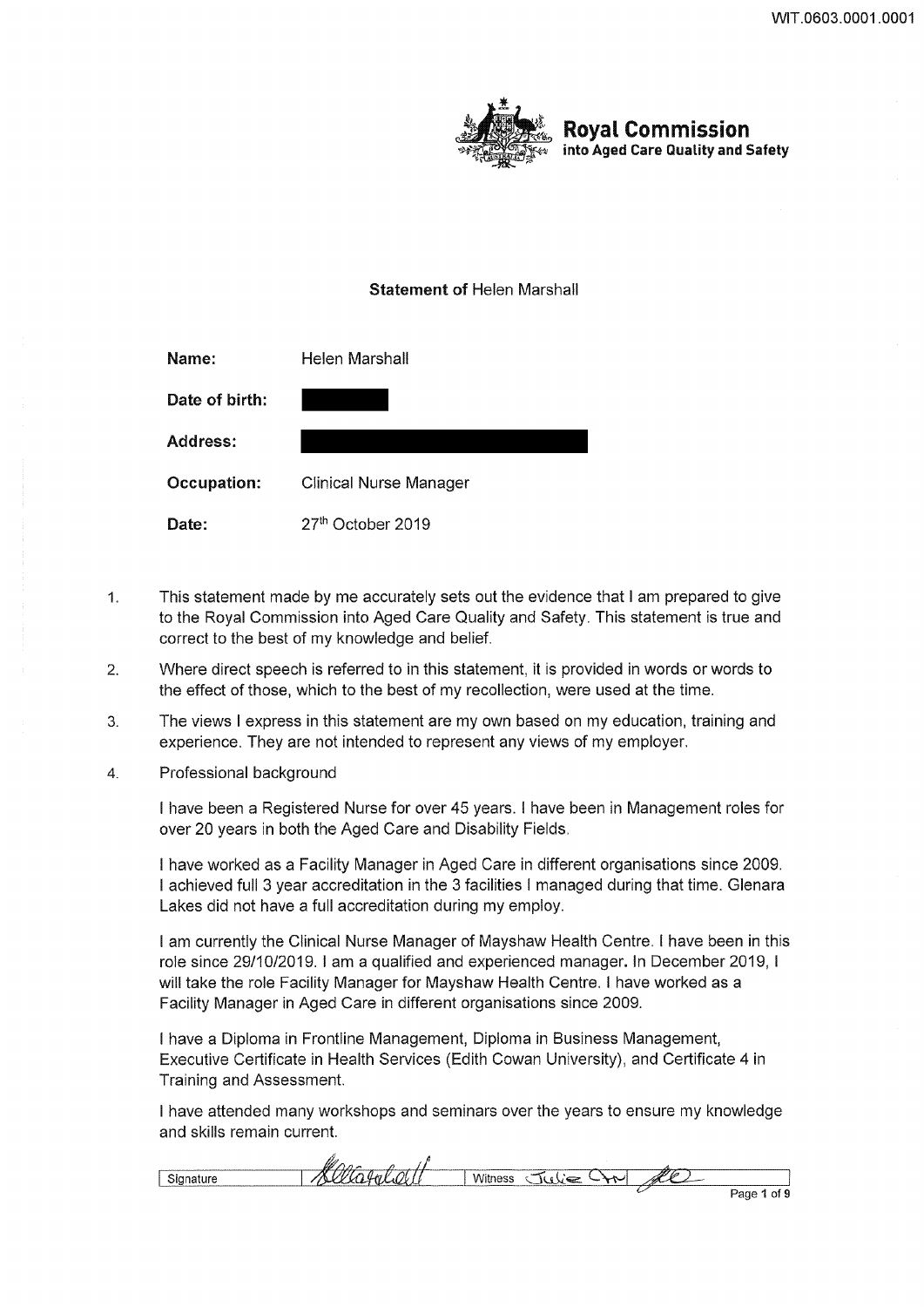- 5. Prior to working at Mayshaw Health Centre I worked for SCC Glenara Lakes as a Facility Manager.
- 6. Mayshaw Health Centre is a 50 bed Aged Care Centre in Swansea, Tasmania. Mayshaw also has 3 subacute beds and an Urgent Care Centre attached. The primary role of Mayshaw is providing quality care to the aged care consumers.
- 7. I am the Clinical Nurse Manager reporting to the Director of Care. In December I will take the role of Facility Manager. I am responsible for all aspects of clinical care, contributing to continuous improvement, completing audits and providing monthly statistics on clinical care.

## 8. Describe your role as Facility Manager at Glenara lakes Apartments Residential Aged Care (Glenara lakes), including:

### a) the dates that you commenced and ceased working in that role, including why you ceased working in that role

Commenced work at Glenara Lakes January 15 2018 and ceased employment on Friday October 26 2018. I resigned from Glenara Lakes due to minimal support from Director Clinical Care and minimal if any support from the Clinical Care Coordinator. I also chose to have a lifestyle change and to reduce my working hours.

### b) vour role and responsibilities as Facility Manager at Glenara Lakes, including who reported to you and to whom you reported

My role was to ensure operational outcomes were met in the areas of Clinical Care, Quality Assessments, Accreditation success, ACFI outcomes and the responsibility for all employees and residents within the facility. I was also required to participate in and contribute to quality improvement programs and other organisational activities to meet accreditation standards and promote quality improvement of services provided. Care staff, nurses, admin and lifestyle reported to me. I was responsible and reported to The Director Residential Business Services.

#### c) any key performance indicators

- 1. Maintenance of Accreditation
- 2. Accreditation maintenance
- 3. Effective Management of the Continuous Improvement System
- 4. Effective management of the personnel recruitment, performance review, training development

| $-$ | $\sim$<br>.<br>. . | A<br>------<br>------- | u |                       |
|-----|--------------------|------------------------|---|-----------------------|
|     |                    |                        |   | of 9<br>Pana :<br>ayo |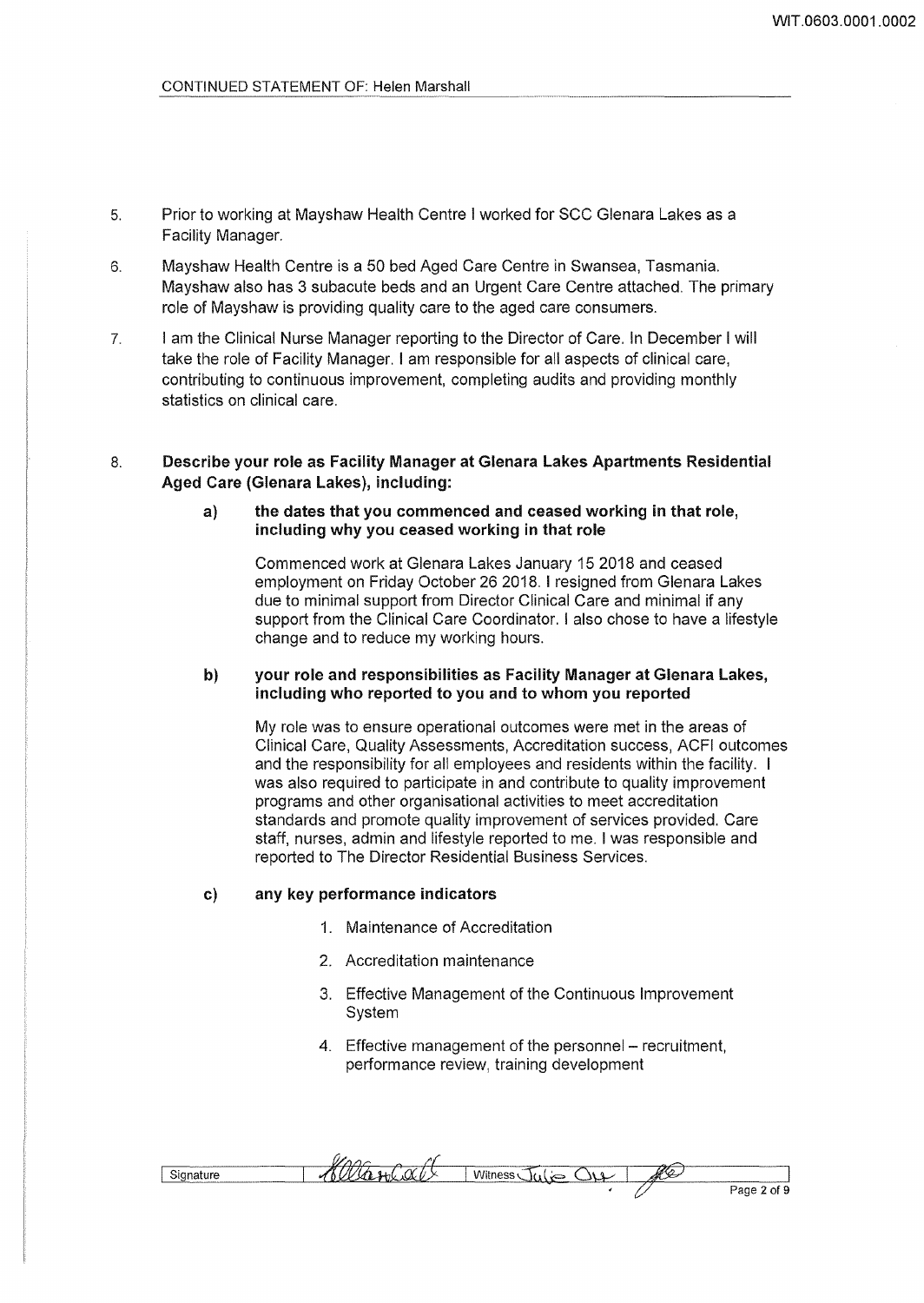#### d) your specific responsibilities with respect to:

#### i) quality and safety of care at Glenara Lakes

I was responsible for the overall management of the Continuous Improvement system which included:

- a) The Audit Management System There was an annual audit schedule, audits were undertaken (internal and external) and the results were then actioned according to the achieved outcome. All audit results (internal and external) were sent monthly to the Director of Clinical Services for review and action and I understood the DCS then presented these at the Audit Committee (a Board Committee).
- b) Management of Incidents
- c) Management of Feedback and Concerns
- d) Management of Improvement Logs
- e) Management of the Reportable Events register

#### ii) complaints handling at Glenara lakes

I over saw the management of the complaints system and these were included in the report to the Director of Clinical Services who had responsibility for managing Clinical Complaints. The process for management of complaints was:

- a) Complaints could be verbally presented or presented in written format
- b) I would meet with the resident representative/s and the resident if they desired. Alternatively, if it was a staff complaint, I would meet with the staff member to discuss the issue.
- c) The issues were documented and a resolution sought.
- d) The Director Residential Business Services would also attend the meetings, where required to assist with resolution of any complex complaints.
- e) Complaints were documented in a register and outcomes also recorded.
- f) Where the complaints were from an external agency these were reported to the Director of Clinical Services (if it was a clinical matter) who would then advise on the matter. The Director Residential Business Services was often more available and responsive to request for assistance in managing complex complaints and would assist the resolution. All complaints received thorough the Aged Care Complains Commission were resolved during my time as Facility Manager.

| have a comparable comment of the comment of the comment and commentary comments are assumed to |                                                                                                                                                                                                               |        |                                                          |
|------------------------------------------------------------------------------------------------|---------------------------------------------------------------------------------------------------------------------------------------------------------------------------------------------------------------|--------|----------------------------------------------------------|
| $\overline{M}$<br>$\tilde{\phantom{a}}$                                                        | <b>The company's contract to the company's construction of the company's company's company's company's company's</b><br>$\sim$ $\sim$<br>$\sim$<br>ъ.<br><b>PERMIT AND COMPANY OF A REAL PROPERTY</b><br>____ | $\sim$ | www.common.com/2010.html http://www.common.com/2010.html |
|                                                                                                |                                                                                                                                                                                                               |        | of 9<br>Page                                             |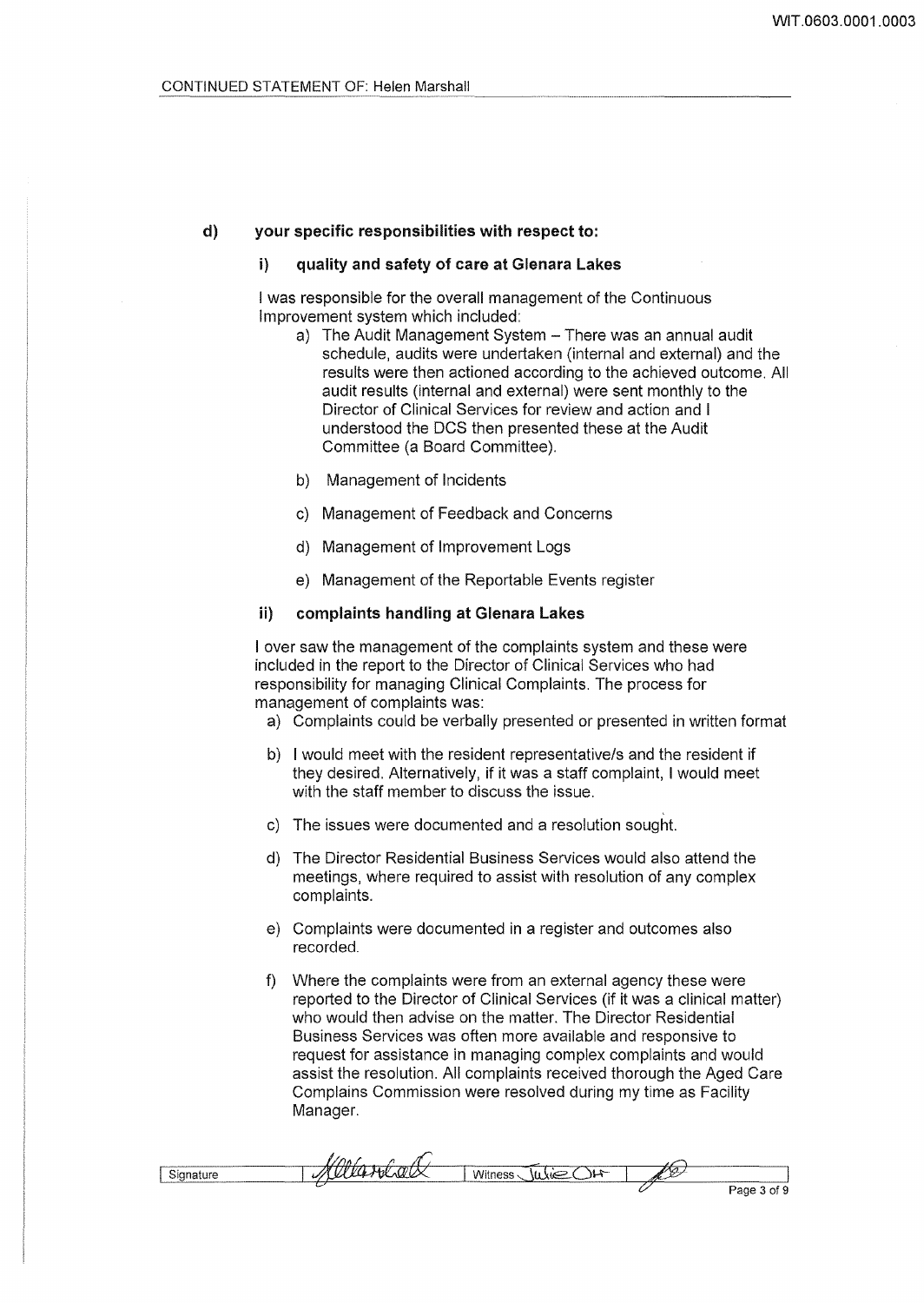i. ensuring compliance at Glenara Lakes with the Accreditation Standards and their expected outcomes

I ensured compliance at Glenara Lakes and Accreditation standards were met when visited by Accreditation Agency approximately mid-2018. All Expected Outcomes were achieved following the rigorous accreditation process. There is a report available to this effect that I no longer have access to.

There were no outstanding issues identified.

The Continuous Improvement System including the audit system and informal approaches to quality ensured contributed to the maintenance of quality serviced provision.

#### ii. maximising Aged Care Funding Instrument funding or otherwise achieving budgetary targets.

The ACFI Manager and the CEO stated at a forum their very clear expectations that higher ACFI income was to be achieved (the ACFI Manager based this on performance of other organisations and the CEO lead this forum and approach). However, as the occupancy dropped and ACFI income reduced, I was expected to make staffing cuts to meet budget. The ORBS did argue for a maintenance situation whilst there was action taken to attempt to fill the vacant beds and the board did agree for this to occur in the short term. I believe it was a Board directive, that I was required to meet a certain percentage in relation to budget, which required the cutting of in excess of 30 care hours per week. Later in 2018, I was informed further staffing cuts were to occur as Glenara Lakes had a higher staffing level than any other SCC Tas facility. I did meet with the CEO to express my concerns regarding further staffing cuts.

9. Describe any positions you held at Glenara Lakes or Southern Cross Care (Tas) Inc. (SCC Tas), other than Facility Manager at Glenara Lakes.

> I have not held another position with SCC Tas, other than that of Facility Manager at Glenara Lakes.

10. Describe your specific responsibilities and work with respect to any measures taken by SCC Tas during the period you were Facility Manager at Glenara Lakes, to assess the quality and safety of care at Glenara Lakes including:

### 10.1. initiating, conducting or responding to internal audits, other internal reviews or QPS External Benchmarking reports

Monthly audits were conducted and Glenara Lakes met the standard benchmarks during that time. If there were any particular areas identified, then a Continuous Improvement log was implemented and managed. As mentioned, all audit results (internal and external) were sent to the Director of Clinical Services for review and action and the DCS presented on these to the Audit and Risk committee.

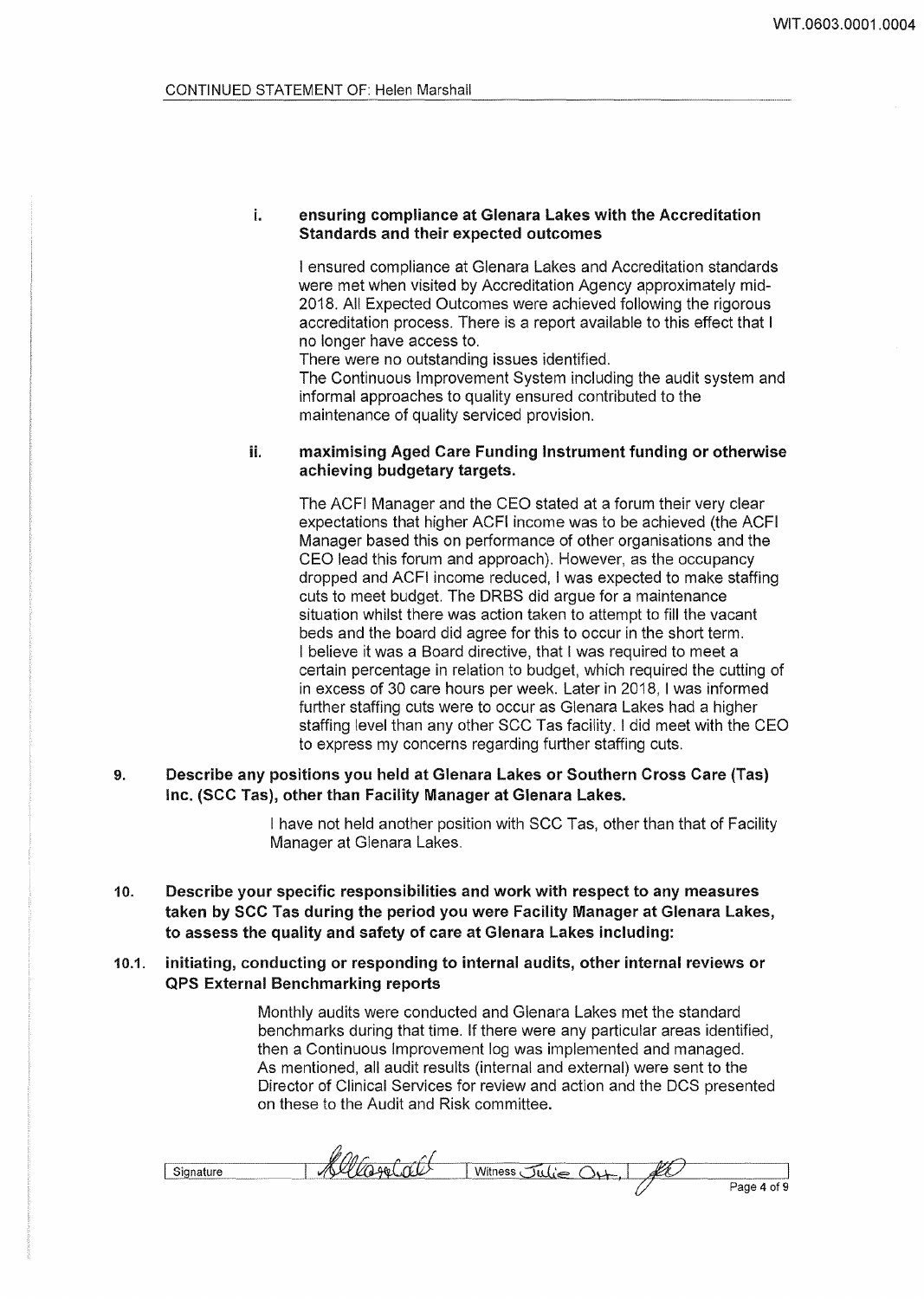## 10.2. any significant changes to the processes of initiating, conducting or responding to internal audits, other internal reviews or QPS External Benchmarking reports

The only change to this process was the Director of Clinical Services had her area of responsibility clarified and monthly reports were sent to the DCS and not the ORBS on clinical management issues, this occurred in early 2018. The DCS received a report on audits, training and any clinical issues that were seen to be of significance.

I continually entered Continuous improvement logs throughout my time at Glenara Lakes. From memory there were over 70 logged during my employment. These improvements were either the result of audit outcomes or internal review of care and services provided to residents at Glenara Lakes.

# 10.3. who you reported to in relation to internal audits, other internal reviews or QPS External Benchmarking reports, including the nature of any reporting to the Chief Executive Officer, the Executive Management Team and Board of SCC Tas

Monthly reports were provided to The Director Residential Business Services, who collated the data and presented it to the Board. This report also included complaints, ACFI funding information and resident occupancy and education presented, audit results, compliments and complaints received.

The OPS External Benchmarking reports were overseen by the Director of Clinical Services, as were the regular audits which were part of the SCC Tas auditing process. I understood that a summary of these were presented to the Audit and Risk committee every three months when the audit reports were received. It was the DCS role to monitor compliance and achievement and address any issues with the relevant Facility Manager. I never received any feedback on areas of concern from the DCS nor did she visit to address any areas of concern.

Internal reviews and quality improvement were reported to and discussed with The Director Residential Business Services who was extremely supportive of any improvements suggested which enhanced the lives of the residents at Glenara Lakes.

### 10.4. resolving issues identified during internal audits, other internal reviews or QPS External Benchmarking reports or other reviews of quality and safety.

From memory there were only minor issues identified with internal audits which were rectified as soon as possible. Quality and safety meetings were held at Glenara Lakes of which I was not required to attend. As mentioned, the DCS had a primary role to ensure state-wide compliance and did not raise any areas of concern with me that required corrective action. I acted on results and ensured where there was an opportunity for improvement strategies were put in place for this to occur and re audits occurred.

On a number of occasions, I did try to arrange training for staff through the DCS however this was not always provided.

| --------------------       | _____________                                                  | <b>The component of the component of the component of the component of the component of the component of the component of the component of the component of the component of the component of the component of the component of </b> |      |                         |
|----------------------------|----------------------------------------------------------------|--------------------------------------------------------------------------------------------------------------------------------------------------------------------------------------------------------------------------------------|------|-------------------------|
| <b>Business Contractor</b> | $-20.1$<br>. ರರ್ತ<br>the company of the company of the company |                                                                                                                                                                                                                                      | rtal |                         |
|                            |                                                                |                                                                                                                                                                                                                                      |      | $^{\circ}$ age 5 of 9 . |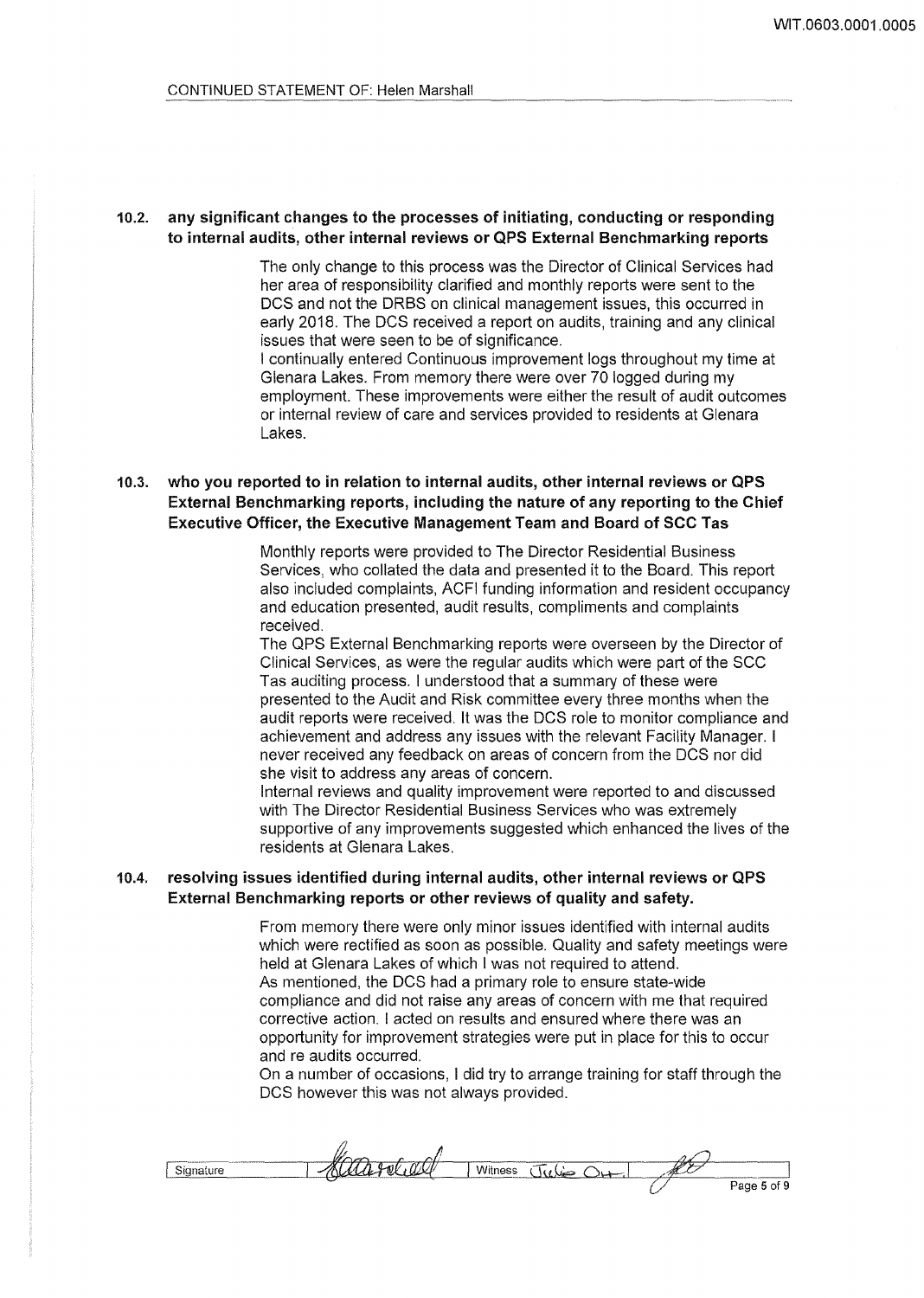## 11. In relation to your time as Facility Manager at Glenara Lakes, address the following:

## 11.1. what were the key challenges in delivering quality and safe care at Glenara Lakes

I inherited a difficult financial situation which had occurred through decreased occupancy, loss of the dementia supplement, reduced ACFI income and increased costs resulting in the RACF making a financial operational loss over a period of months. One of the primary key challenges was to make staffing cuts. I was informed within the first few weeks at Glenara Lakes that I was to make staffing cuts because there had been a change in occupancy, the facility was losing money and this had occurred for many months. Whilst action had taken to increase occupancy and address changes to income with the loss of the Dementia Supplement (which was a component of the budget as perceived income however was removed by the government one month before the commencement of the financial year) these had not been able to address the ongoing loss of income.

Whilst I had support from The Director Residential Business Services, I had minimal support from the Clinical Care Coordinator and the Director of Clinical Services. I had many performance issues to address with the Clinical Care Coordinator who was angry she was unsuccessful in the position of Facility Manager. As such this impacted on her ability to lead the nursing staff in clinical management and as an experienced RN, I saw her clinical skills as limiting and she did not have a strong ability to lead clinical quality.

I continually requested further education and training from the Director of Clinical Services (later retitled through the restructure Executive Manager Clinical Services) throughout my period at Glenara Lakes. The training was in particular relation to the skills and expertise of the Registered Nurses, not the Enrolled Nurses. This training was not forthcoming and the DCS did not visit the RACF to assist, review or provide training unless this related to a performance management issue.

ACFI funding Nationwide has been continually been adversely affected by the Government, with an ever increasing burden of providing care with limited funding. The loss of the dementia supplement (on a facility which received a significant income from this supplement to support the care of people within the dementia specific wing was significant - approximately \$40,000 per month from memory. This applies to all Aged Care Facilities, not just Glenara Lakes.

## 11.2. what in your opinion were the primary areas of substandard care at Glenara Lakes

I do not believe there was substandard care; however, I am of the belief with greater funding there can be an even better level of care provided. The assessment and clinical skills/expertise of Registered Nurses was of concern because it was always difficult to recruit and have choice of RNs because of the poor rate of pay compared with the private health system and government system. We occasionally had to resort to recruiting through an overseas agency because of the inability to recruit local nurses.

|        | $\sim$<br>the contract of the company of the contract of the contract of the contract of the contract of the contract of |         | าง<br>                       |             |
|--------|--------------------------------------------------------------------------------------------------------------------------|---------|------------------------------|-------------|
| ______ | N,<br>n                                                                                                                  | Witness | sv<br>$\cdot$<br>$rac{1}{2}$ |             |
|        |                                                                                                                          |         |                              | Page 6 of 9 |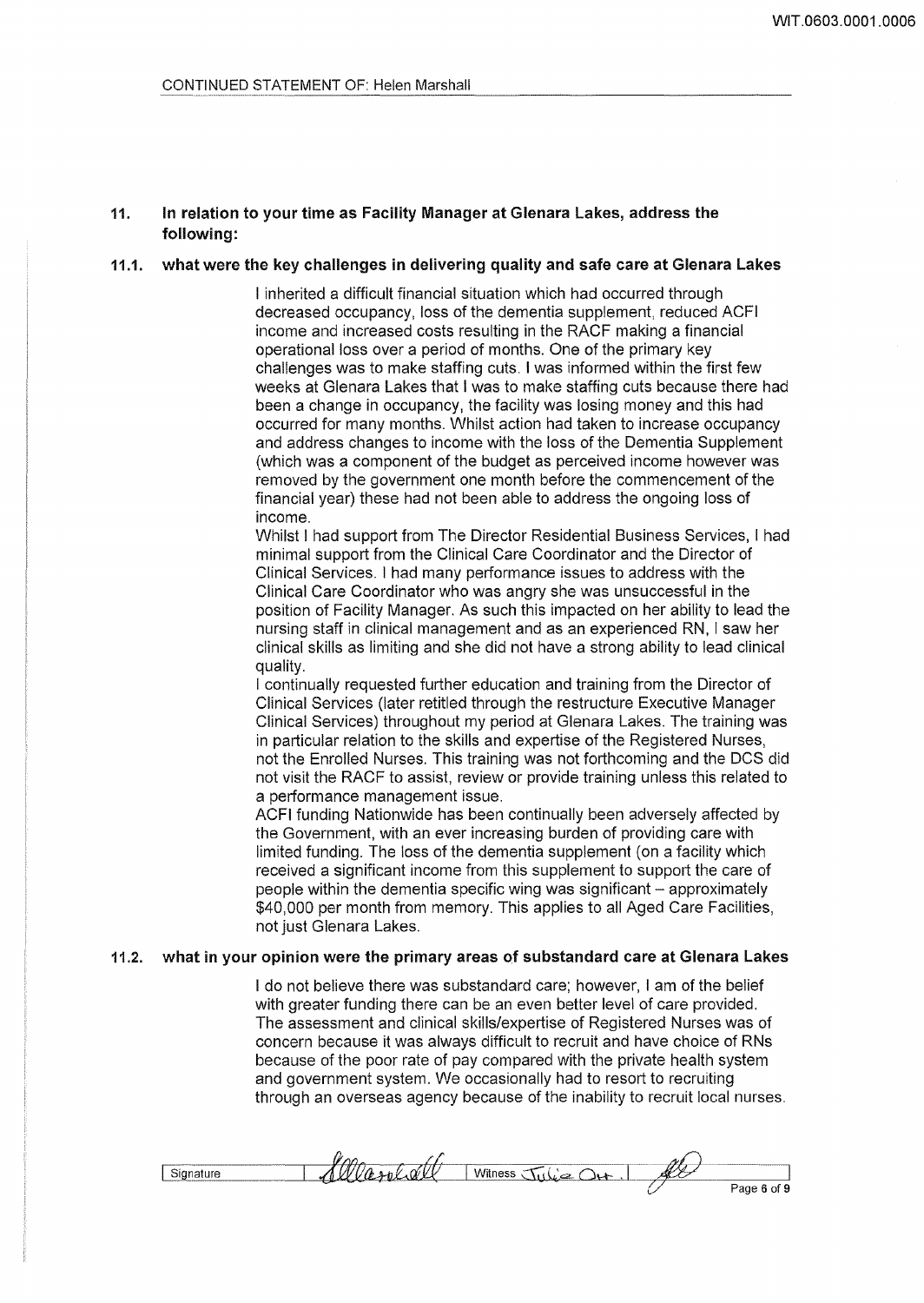However, the care staff delivered quality care to the residents, despite the reduction in care hours.

## 11.3. what in your opinion were the possible contributing factors to substandard care at Glenara lakes

As mentioned, I do not believe while I was the Facility Manager there was substandard care. This certainly was not evidenced within the quality management system. However, when the restructure occurred and the ORBS was no longer able to provide guidance on accreditation management (even though she certainly assisted in the preparation and leading up to a successful accreditation achievement mid 2018) I found there was a gap in support for me as a manager. Poorly skilled Registered Nurses with the limited leadership of the Clinical Care Coordinator meant I was required to take a more active hands on management of many clinical issues (providing training and delivery service). I have to say that the care staff delivered quality care to the residents, despite the reduction in care hours.

The inability to recruit suitably qualified Registered Nurses, who have the desire to work in the Aged Care Industry, which in itself has a huge workload/responsibility, high stress levels and is historically poorly paid. I think the reduction of care staff hours without the clinical leadership on sharing how this was able to work in other SCC facilities. This lack of statewide leadership left a large gap. Although the facility still had greater staff: resident care ratios than other RACFs, how this was achieved without any impact on care was not shared once the ORBS was restructured out of the clinical support which was given to the DCS.

## 11.4. to what extent do you consider the following impacted upon the quality and safety of care at Glenara lakes:

#### 11.4.1. staffing levels

The reduction of care staff hours impacted on the time spent with each resident. This however, I believe did not impact on the safety of the residents, but rather the morale of care staff who wished to spend more time with each resident.

#### 11.4.2. directives from, or governance or business operational issues at, the SCC Tas Executive Management level

I was required to ensure the delivery of quality care whilst at the same time making staffing cuts to meet budget. This was a directive from the Board and Management. Whilst the Director Residential Business Services and Director of Finance Manager were supportive in this area, I needed further support from the Director Clinical Services and this did not happen. I believe they were also given the directives from the CEO and the Board to reduce hours to meet budget.

| Page<br>ot<br>. . |
|-------------------|
|                   |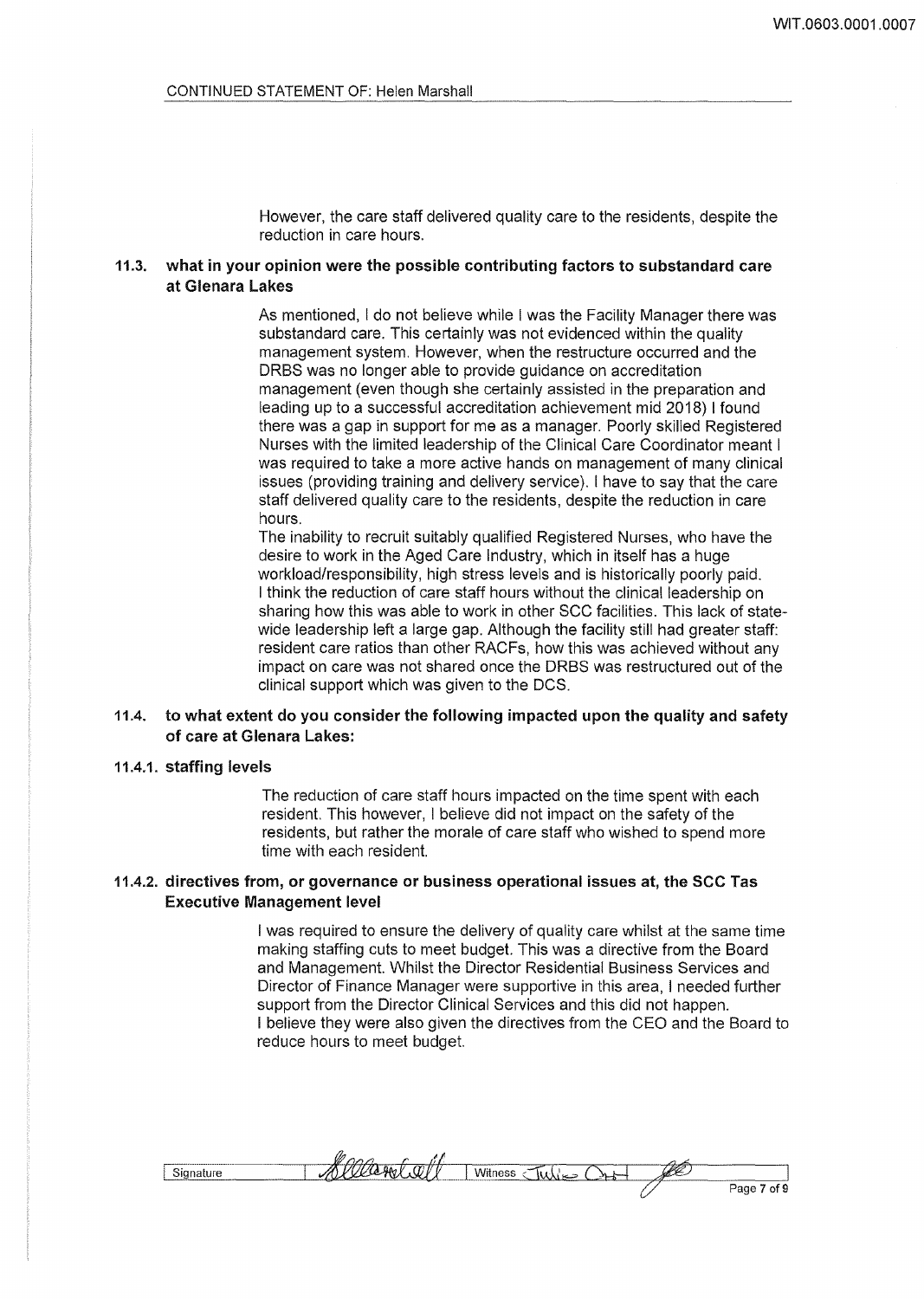## 11.5. the extent to which you reported to SCC Tas management regarding complaints, quality and safety risks, and incidents of substandard care at Glenara lakes

As per above this information re complaints, quality and safety risks were included in the monthly report supplied to Executive Management and then to the relevant Board Committees (Audit and Risk and the Finance and Budget Committee) and the Board (in my monthly report to the Board. Poor staff performance, in particular the CCC, was also reported to the Executive HR Manager who assisted with performance management of staff, disciplinary measures and outcomes.

## 11.6. the extent to which SCC Tas management assisted you to respond to reports concerning quality and safety issues at Glenara Lakes.

I contacted the Director of Clinical Services on several occasions, requesting education for the Registered Nurses. The Director Residential Business Services was available and assisted wherever she could to address quality or safety concerns, often supporting me in challenging complaints management. Whenever she was involved these were successfully resolved. Although I would advise the DCS of these matters I received little support or feedback except to ask for a copy of the documentation which the DRBS assisted me to prepare.

12. Describe any responsibilities you held in your role(s} at SCC Tas with respect to complaints from residents and/or their families or representatives about the quality or safety of care at the relevant facilities. In your answer, identify any processes that you are aware of that were in place in the relevant period for the reporting of such complaints to the Chief Executive Officer, the Executive Management Team or the Board of SCC Tas.

> A monthly report was provided to The Director Residential Business Services detailing any complaints. All complaint information, and in particular those which concerned the AACQA Complaints Department were documented in that report. As the Facility Manager I would:

- a) Either address the issues with a face to face meeting, or by email as preferred by some family members.
- b) Teleconferences were also part of the interaction with resident representatives and the Aged Care Complaints Commission acting on behalf of a family member.
- c) Prepare documentation of the issues and recordings of those meetings were actioned.
- d) Any areas for improvement or rectification of services were identified and an action plan would be agreed by all parties, if possible.
- e) As part of the investigation process a follow up meeting would be organised

|                                                    | w               | _____________ | .                                            | _________________________ |
|----------------------------------------------------|-----------------|---------------|----------------------------------------------|---------------------------|
| Sion.<br>1.117<br><b><i><u>Accountment</u></i></b> | л<br>---------- | ۰۸ س<br>ness  | 77 17 A<br>.,<br><b>The Common</b><br>$\sim$ |                           |
|                                                    |                 | T             |                                              | Page 8 of 9               |